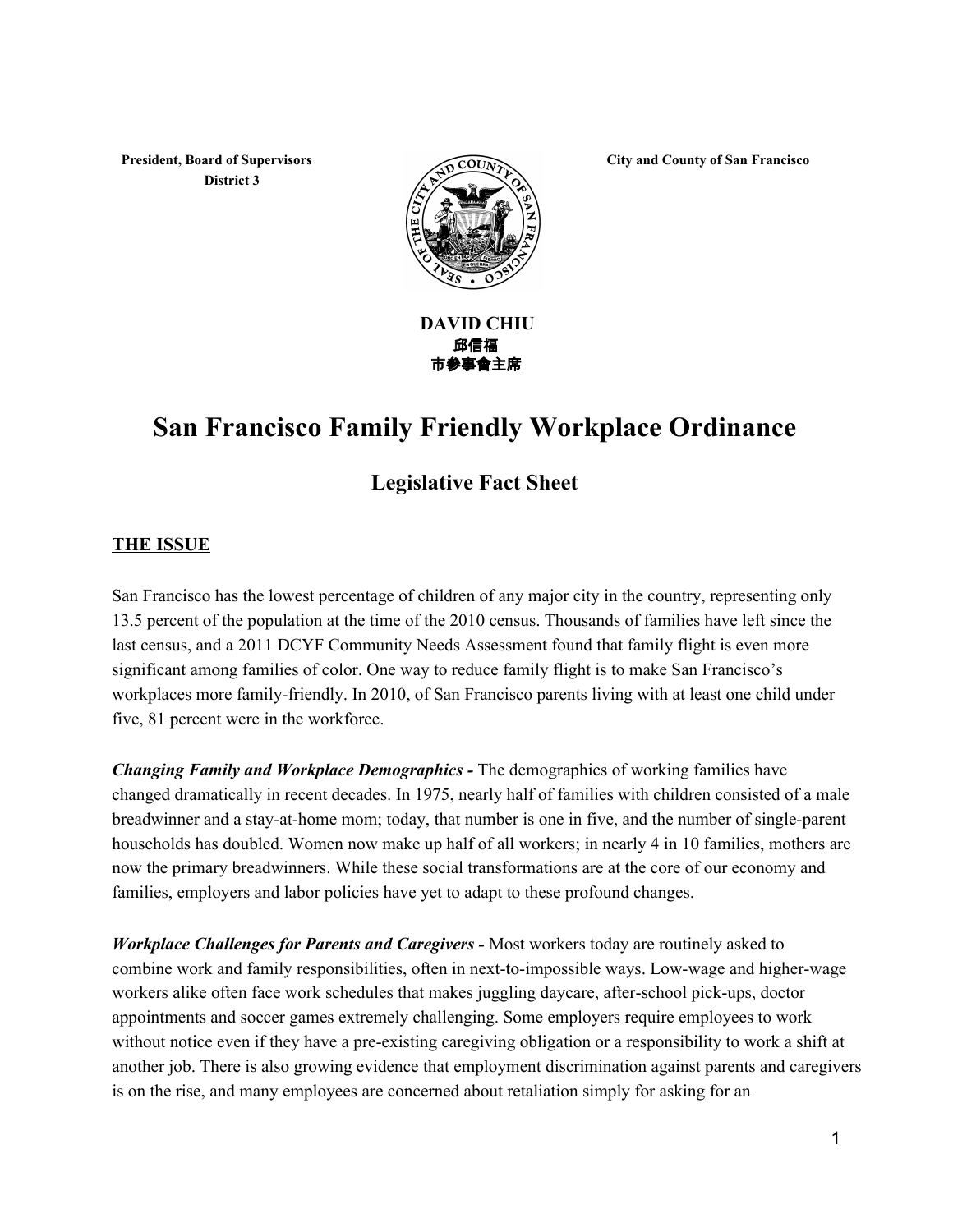accommodation. These are not merely private challenges, but public issues that impact the entire economy.

*Successful International Models for Workplace Flexibility & Predictability* In recent years, three countries -- the United Kingdom, Australia and New Zealand -- have pioneered model workplace laws that grant parent and caregiver workers the right to request flexible working arrangements. For example, in Britain, in the first year after implementing the right, a million parents came forward, and nearly all requests were granted on a voluntary basis with little opposition on the part of employers. In fact, the experiences have been so successful that these countries are expanding their laws from parents and caregivers to all employees.

*Domestic Legislative Attempts* - Similar "right to request" legislation at the Federal level has been introduced in several U.S. Congressional sessions by the late Senator Ted Kennedy (D-MA), Senator Bob Casey (D-PA), and Congresswoman Carolyn Mahoney (D-NY). Despite a 2010 White House summit on this topic, these attempts have not been successful. A growing number of state and local governments have passed laws explicitly prohibiting discrimination based on caregiver status, but while a California state bill has been proposed, its outcome is uncertain.

### **THE PROPOSAL**

The Family Friendly Workplace Ordinance would do two main things: It would provide San Francisco employees who are caretakers or parents the right to request predictable and flexible workplace schedules, and it would prohibit employment discrimination based on an employee's status as a caretaker or parent.

*Creating a 'Right To Request' for San Francisco Employees* The law would grant San Francisco employees who are caregivers for children or dependents the right to make requests of their employers for changes to their working arrangements in order to meet caregiving responsibilities. An employer would have a duty to consider and respond to an employee's request.

A request could be for a flexible work arrangement, or it could be for greater scheduling predictability. *Workplace flexibility* refers to practices that enable employees to exercise more choices about how, when, and where they work to meet their particular work-caregiving balance needs. Examples of flexible work arrangements include a change in start or end times, part-time schedules, part-year schedules, job sharing, and telecommuting. *Workplace predictability* refers to the assurance that workers will know their work schedules with adequate advance notice so that they can make caregiving arrangements for dependent family members.

The proposed law lays out procedures for how an employee would make a request for flexibility or scheduling predictability, as well as a process for employers to consider such requests. The ordinance also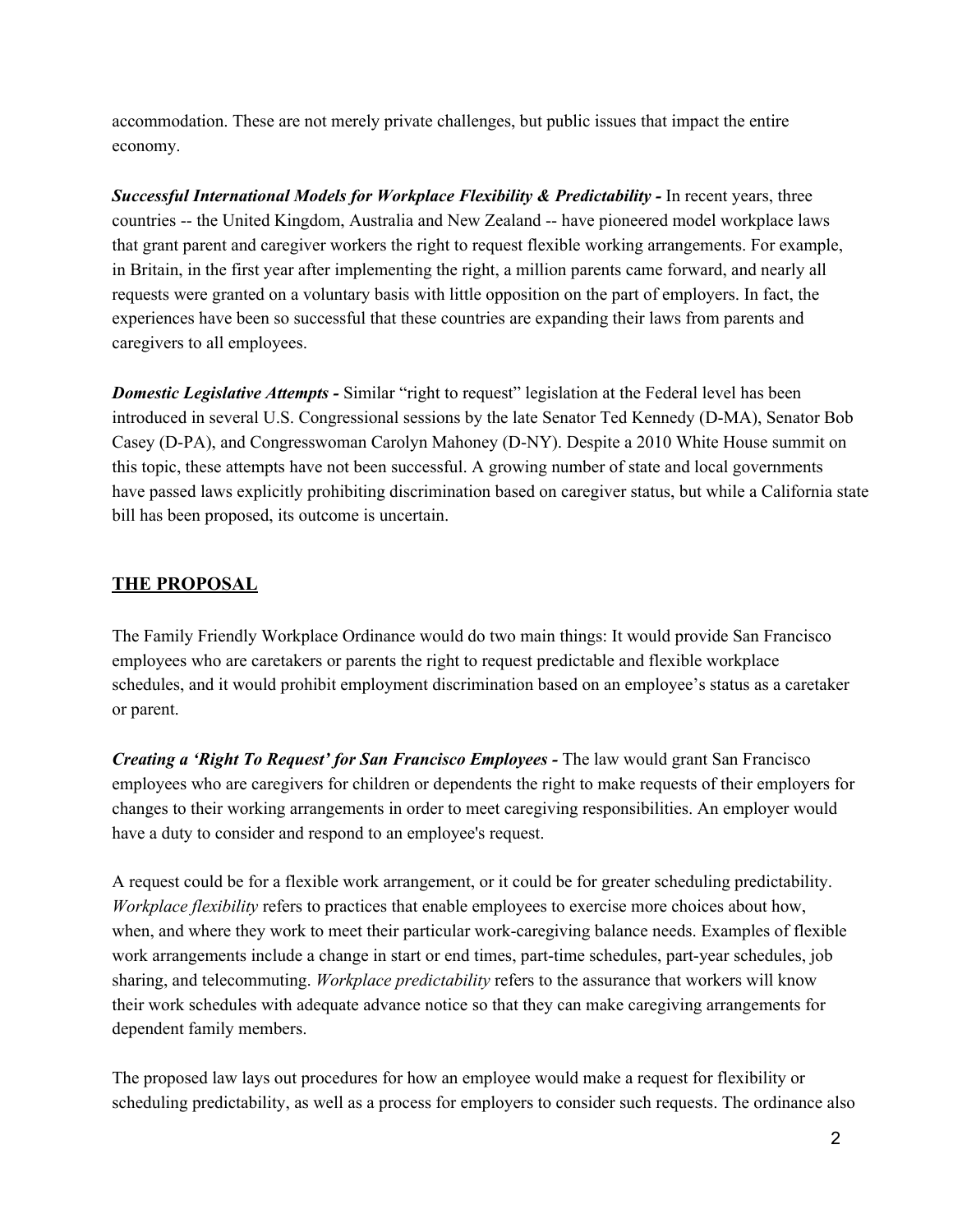outlines "undue hardship" reasons that allow businesses to deny a request, including an increase in costs to the business (including productivity loss and the costs of retraining, transferring, or hiring employees), a negative impact on the ability to meet customer demands, an inability to organize work among remaining employees, and an insufficiency of work during the time requested by an employee. When a request is declined, an employer would be obliged to provide the reason for its decision in writing.

Employees would have to work for a business for at least six months in order to have the "right to request", and small businesses under 10 employees would be exempted from the law because of the challenges they likely would face granting flexibility with so few employees.

**Prohibiting Caregiver Discrimination -** The proposed law would also prohibit employment discrimination based on caregiving status. This aspect of the proposal is critical not just for the reasons described above, but it underpins the implementation of the "right to request." If employers are allowed to discriminate against workers with caregiving responsibilities, those who request a flexible or predictable work arrangement could be at risk of retaliation.

*Enforcement and Administration* The City's Office of Labor Standards Enforcement (OLSE) would be charged with administering and enforcing the law. OLSE currently administers and enforces local labor laws such as the Minimum Wage, Paid Sick Leave, and Health Care Security ordinances. The law also provides for the City to take civil action through the City Attorney against an employer that violates the law.

## **BENEFITS OF FAMILY FRIENDLY WORKPLACE ORDINANCE**

*Good for All Employees* The proposed law doesn't just address the needs of one type of worker. By including both flexible workplace arrangements and scheduling predictability, it addresses the needs of workers across the economic spectrum. Workers who lack access to flexible and predictable work schedules are most often low-wage workers, female workers and workers of color, while professional, higher-wage workers will also benefit significantly from more flexible work arrangements.

*Good for Employers* - Numerous studies have found that flexible and predictable workplace arrangements are not luxuries, but are in fact key to controlling costs by increasing worker productivity and satisfaction and reducing worker absenteeism and turnover. Human resource literature shows that these arrangements increase the bottom line by recruiting from wider talent pools, improving employee retention, and increasing employee motivation and loyalty. The productivity and success of tomorrow's San Francisco economy hinges on the policies we have in place for today's working parents.

*Continues San Francisco's Leadership on Workers' Rights - While "right to request" legislation has* not yet been implemented in the United States, there is no reason why San Francisco can't be the first. As with many progressive ideas, San Francisco has led the way for workers' rights on important occasions,